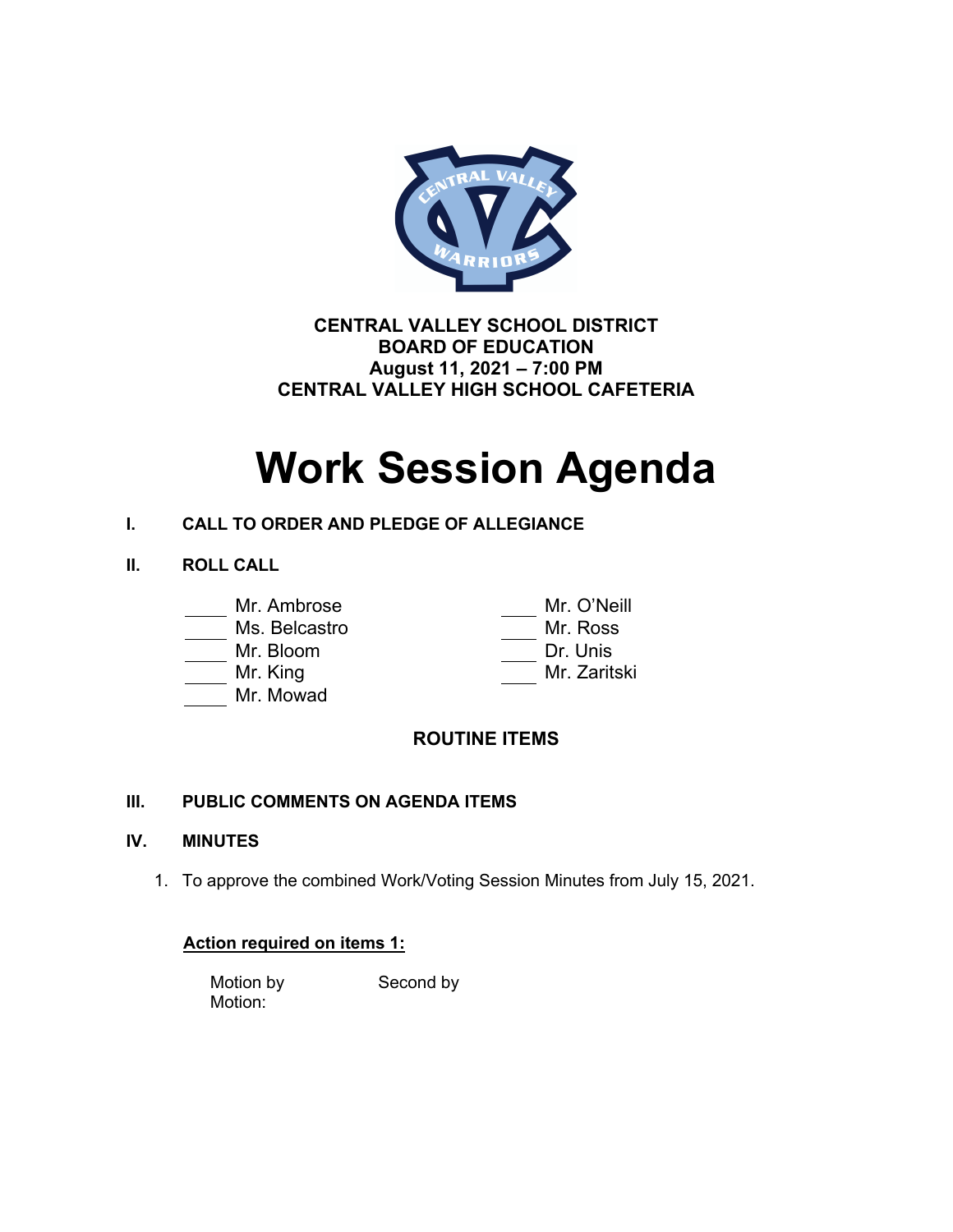# **TREASURER'S REPORT – Mr. King, Treasurer**

# **BUSINESS ITEMS**

- 1. The following bills and reports are submitted for approval:
	- A. PAY BILLS --
	- 1. Confirm the July 2021 General Fund Payments in the amount of \$3,557,720.15.
	- 2. Confirm the July 2021 Cafeteria Fund Payments in the amount of \$12,317.71.
	- B. REPORT --
	- 1. To approve the July 2021 Berkheimer Report.

## **Action required on item 1:**

Motion by Second by Motion:

# **AGENDA ITEMS**

## **A. BOARD/POLICY ITEMS – Ms. Belcastro, Chairperson**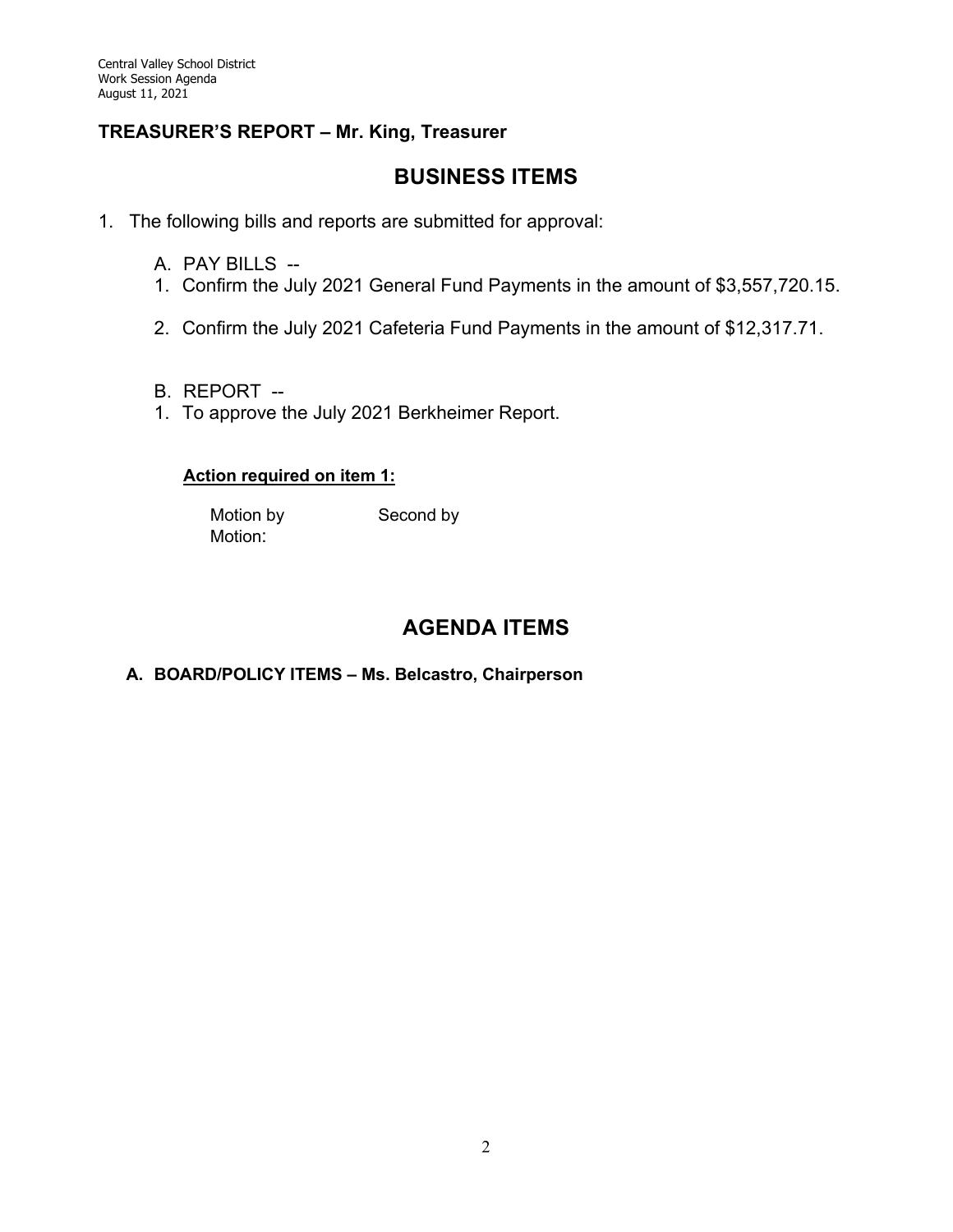# **B. NEGOTIATION ITEMS – Mr. O'Neill, Chairperson**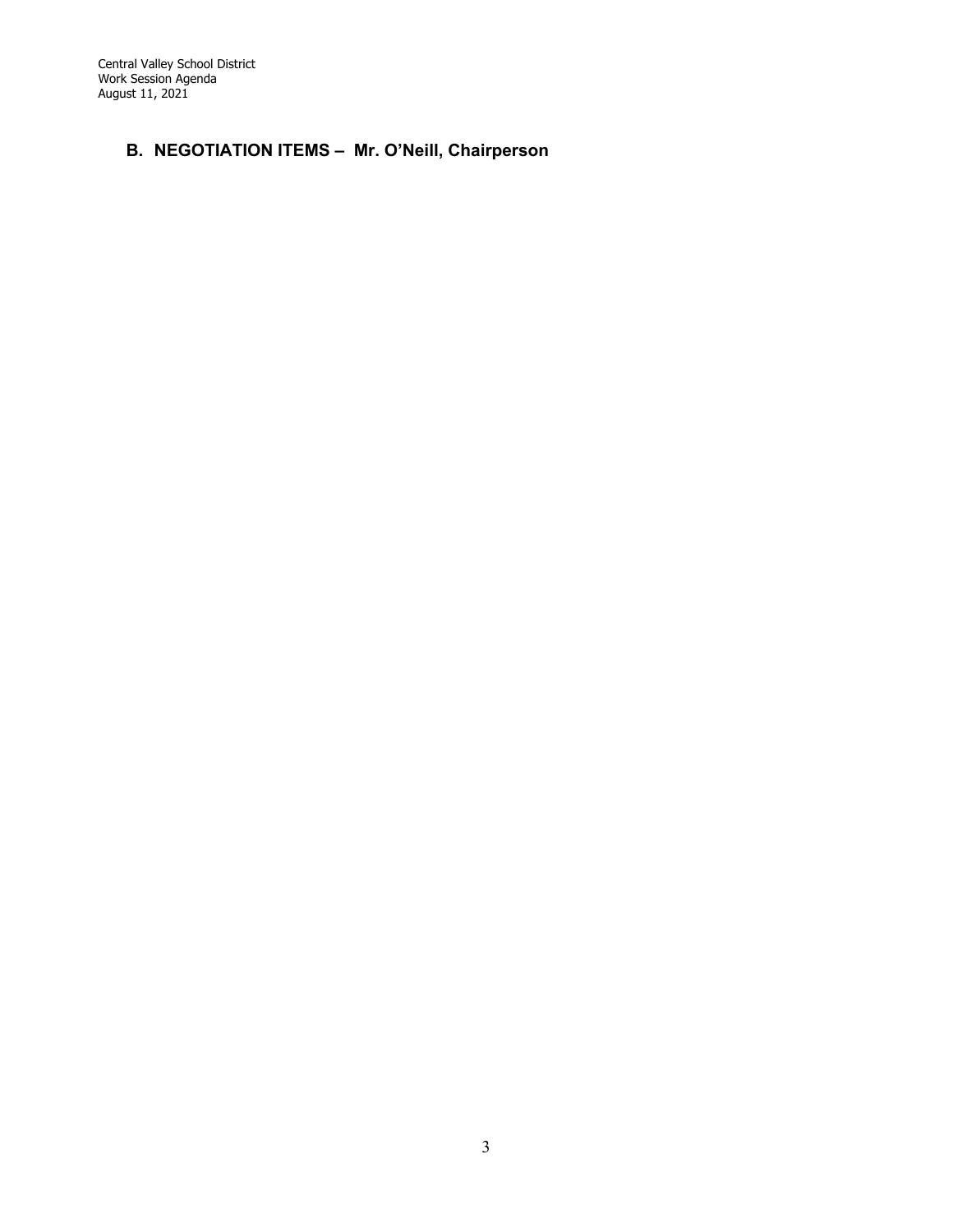### **C. EDUCATION ITEMS – Mr. Ross, Chairperson**

- 1. To approve the 2021-2022 Handbook revisions for the Elementary Schools, CV Middle School and CV High School.
- 2. To approve the adoption of the Central Valley School District's Title I School-Parent Compacts.
- 3. To approve the 2021-2022 Bus Schedule based upon approval of the Administration.
- 4. To approve Dr. Moka to conduct student physical exams at CV High School, CV Middle School, Todd Lane and Center Grange schools for the 2021-2022 school year at a rate of \$10 per student exam.
- 5. To approve Dr. Dragonjac to conduct the student dental exams for the 2021-2022 school year at a rate of \$4 per student exam.

#### **Action required on items 1-5:**

Motion by Second by Motion: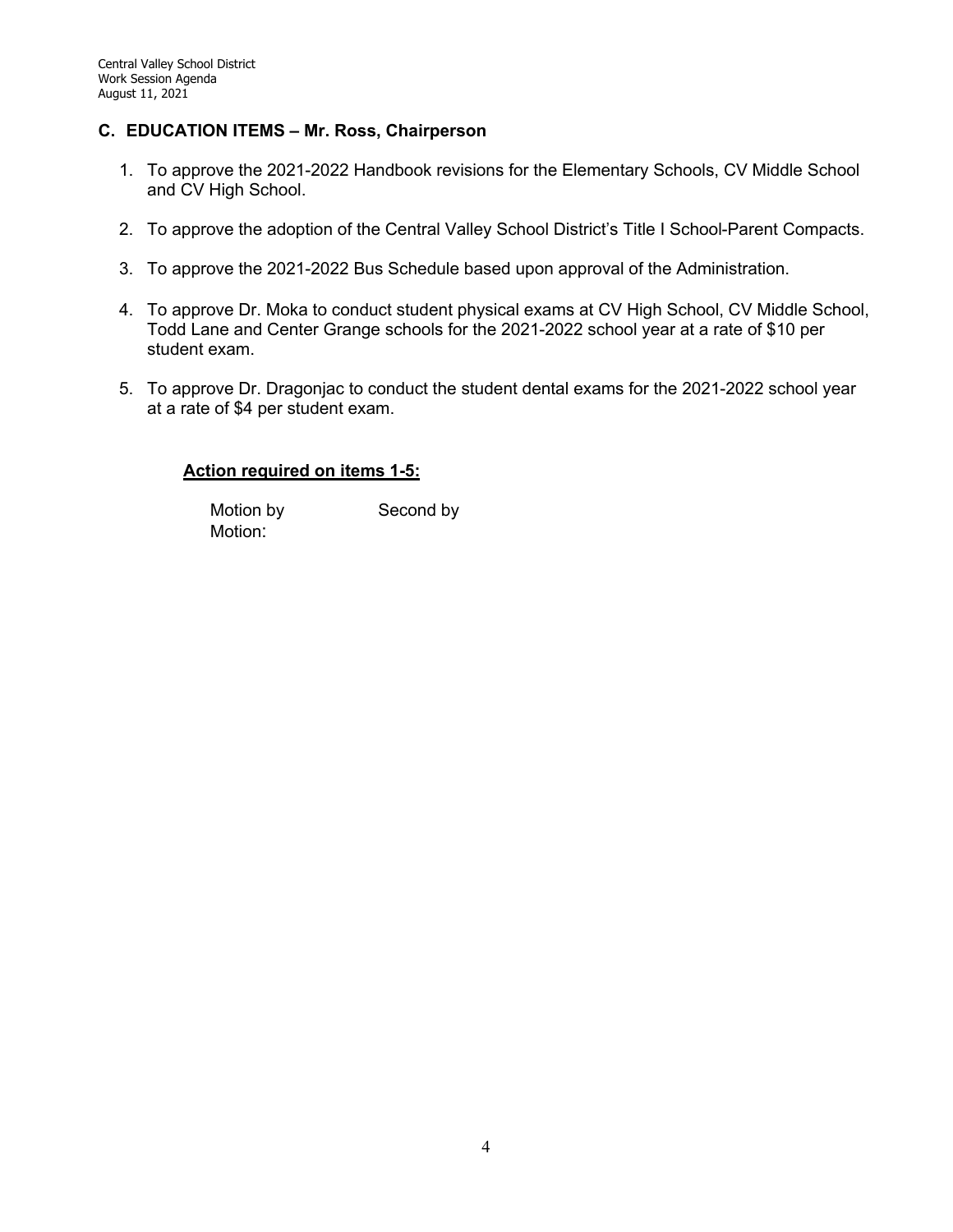# **D. TECHNOLOGY – Mr. Mowad, Chairperson**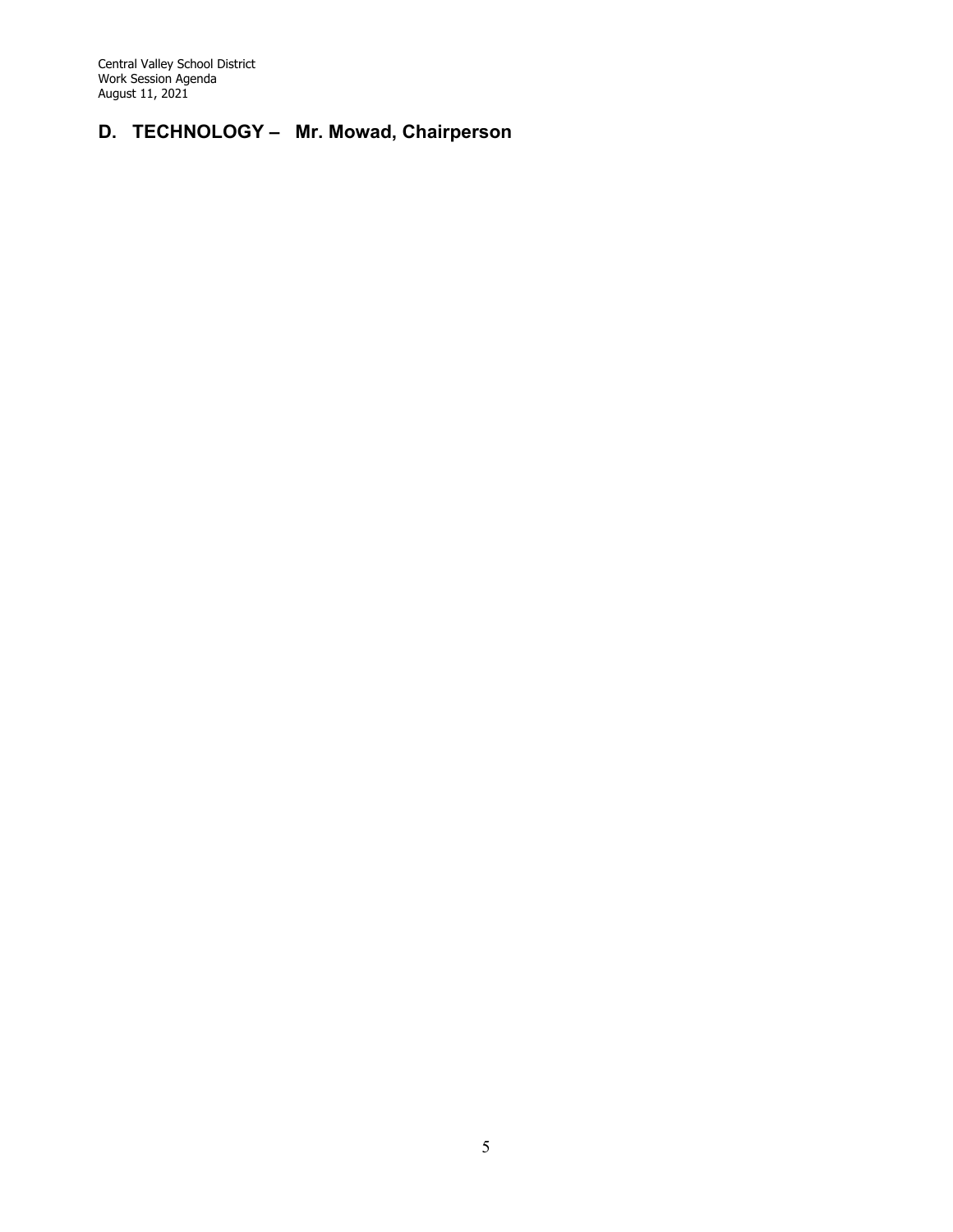# **E. ATHLETICS – Mr. King, Chairperson**

1. To approve the following 2021-2022 coaches pending receipt, review and acceptance of all clearances:

## **Girls' Soccer**

| TBD           | JV Head/Varsity Assistant          | \$1,400 |
|---------------|------------------------------------|---------|
| Tyler Bollman | <b>Volunteer Varsity Assistant</b> | \$0     |

## **Action required on item 1:**

Motion by Second by Motion: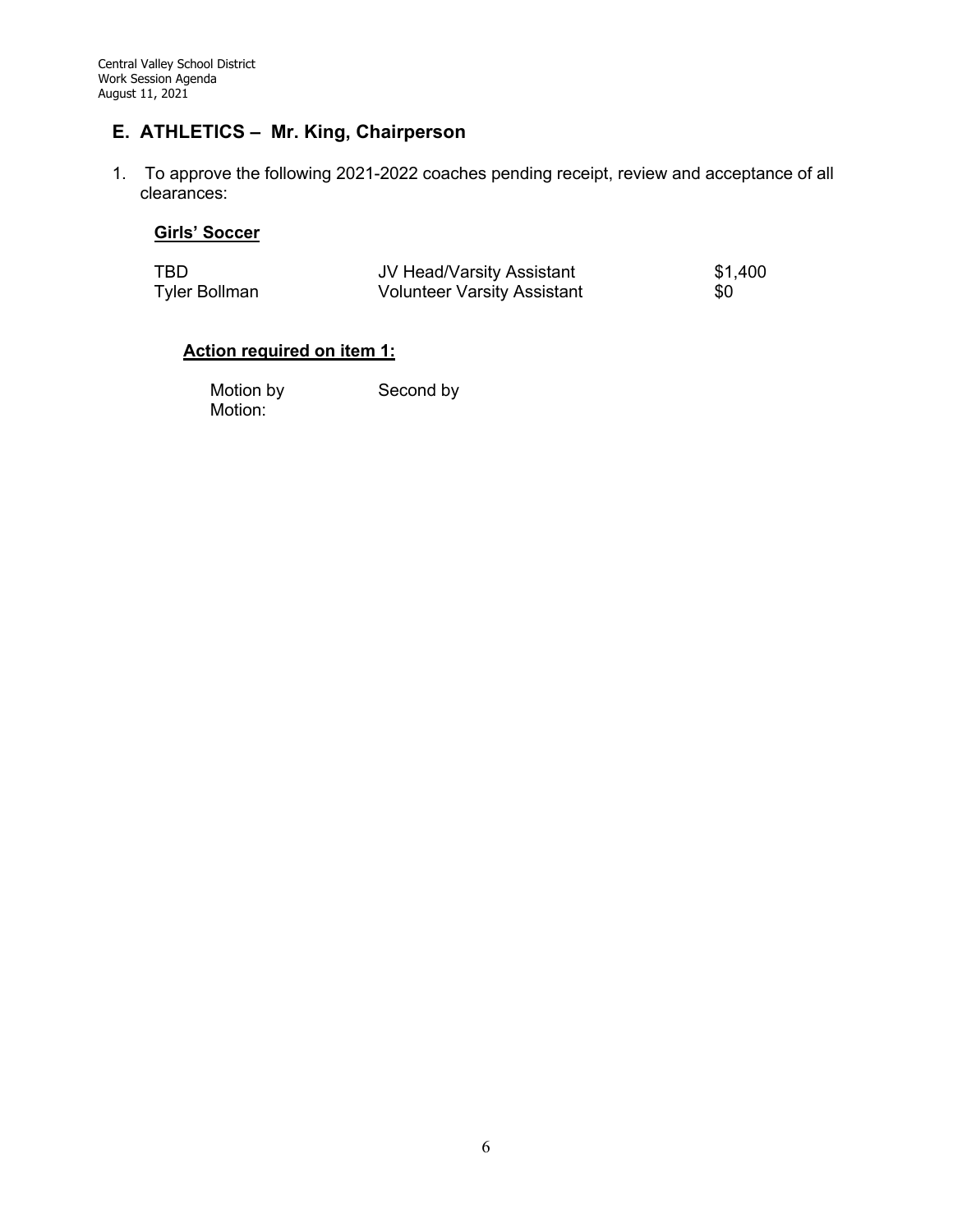# **F. EXTRA CURRICULAR ACTIVITIES – Dr. Unis, Chairperson**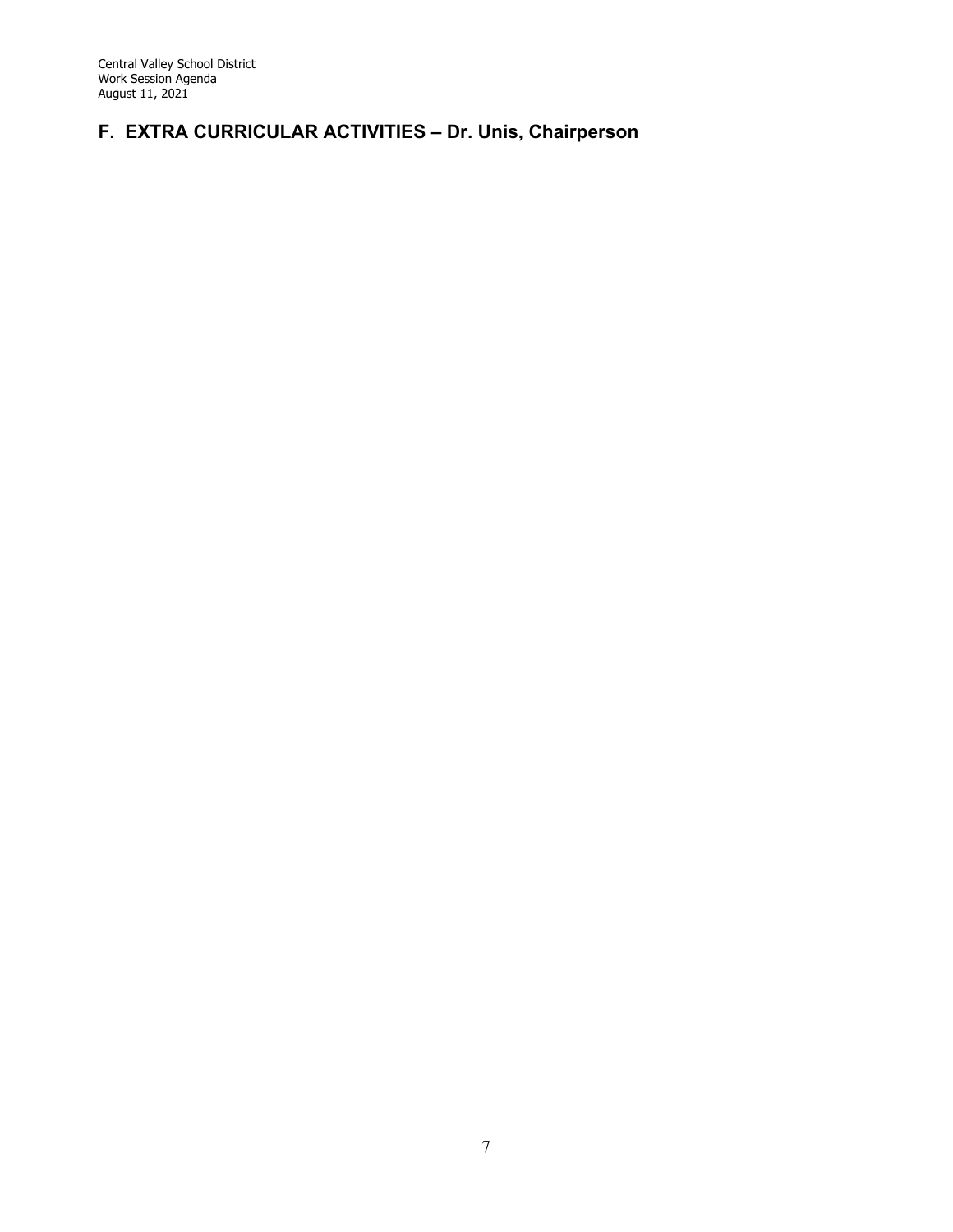# **G. BUILDINGS AND GROUNDS – Mr. Zaritski, Chairperson**

1. To approve/confirm the following Building Usage requests:

| <b>Building</b>          | Organization              | <b>Date</b>    | <b>Purpose</b>              |
|--------------------------|---------------------------|----------------|-----------------------------|
| <b>HS Baseball Field</b> | <b>CVEI-Fall Baseball</b> | $8/9 -$        | <b>Practice and Games</b>   |
|                          |                           | 10/31/2021     |                             |
| <b>MS Football Field</b> | <b>Special Olympics</b>   | 8/21-11/6/2021 | <b>Practice for Special</b> |
|                          |                           | (Saturdays)    | Olympics                    |
| <b>CG Soccer Field</b>   | <b>CV Soccer Club</b>     | $9/1/21 -$     | <b>Youth Soccer</b>         |
|                          |                           | 8/31/22        | Practices and               |
|                          |                           |                | Games                       |
| MS Gymnasium &           | <b>CV Archery</b>         | 2/11 &         | Tournament                  |
| Auditorium               |                           | 2/12/2022      |                             |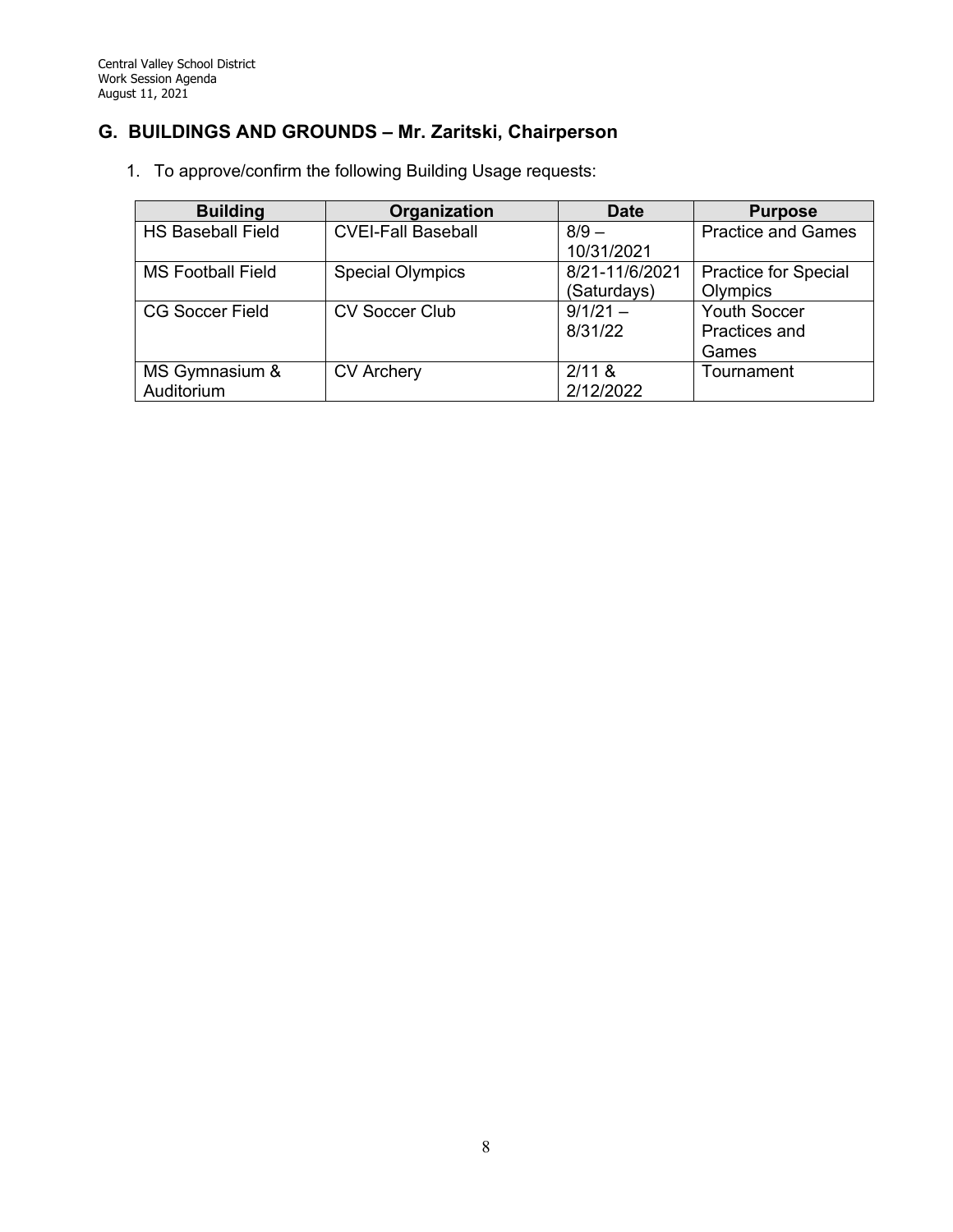1. To approve the 2021-2022 Substitute List pending receipt, review, and acceptance of all clearances.

 $\Box$ 

- 2. To approve the 2021-2022 Rhodes Transit Bus driver/aide list pending receipt, review, and acceptance of all clearance.
- 3. To approve the following 2021-2022 Building Monitor positions at Center Grange and Todd Lane at a rate of \$10.00/hr. pending receipt, review, and acceptance of all clearances:
	- a. Amy Wilson Todd Lane
	- b. Erin Licht Todd Lane
	- c. Kim Cunningham Center Grange
	- d. Kelly Shiel Center Grange
	- e. Jenn Checketts Center Grange
- 4. To approve the resignation of Lou Ann Ruckert, cafeteria worker, effective July 26, 2021.
- 5. To approve as a part-time secondary Spanish Teacher, Step Degree, in accordance with CVEA Agreement, effective August 24, 2021, pending receipt, review, and acceptance of all clearances.
- 6. To approve as a Middle School Reading Teacher, Step Degree, in in accordance with CVEA Agreement, effective August 24, 2021, pending receipt, review, and acceptance of all clearances.
- 7. To approve Lacy Lombardi as a Long-Term Substitute at the high school for the 2021-2022 school year at a rate of \$130/day pending receipt, review, and acceptance of all clearances.
- 8. To approve Julie Sudak as a Long-Term Substitute at Todd Lane for the 2021-2022 school year at a rate of \$130/day pending receipt, review, and acceptance of all clearances.
- 9. To approve the following personnel for band positions pending receipt, review, and acceptance of all clearances:

| <b>Supplemental Band</b><br>Craig Whipkey                                          | <b>Assistant Director</b>                                  | \$1,700                 |
|------------------------------------------------------------------------------------|------------------------------------------------------------|-------------------------|
| <b>Summer Positions</b><br>Marie Dewar<br>Joey Caponera<br><b>Emily Dingfelder</b> | <b>Instructor A</b><br><b>Instructor B</b><br>Instructor B | \$400<br>\$109<br>\$115 |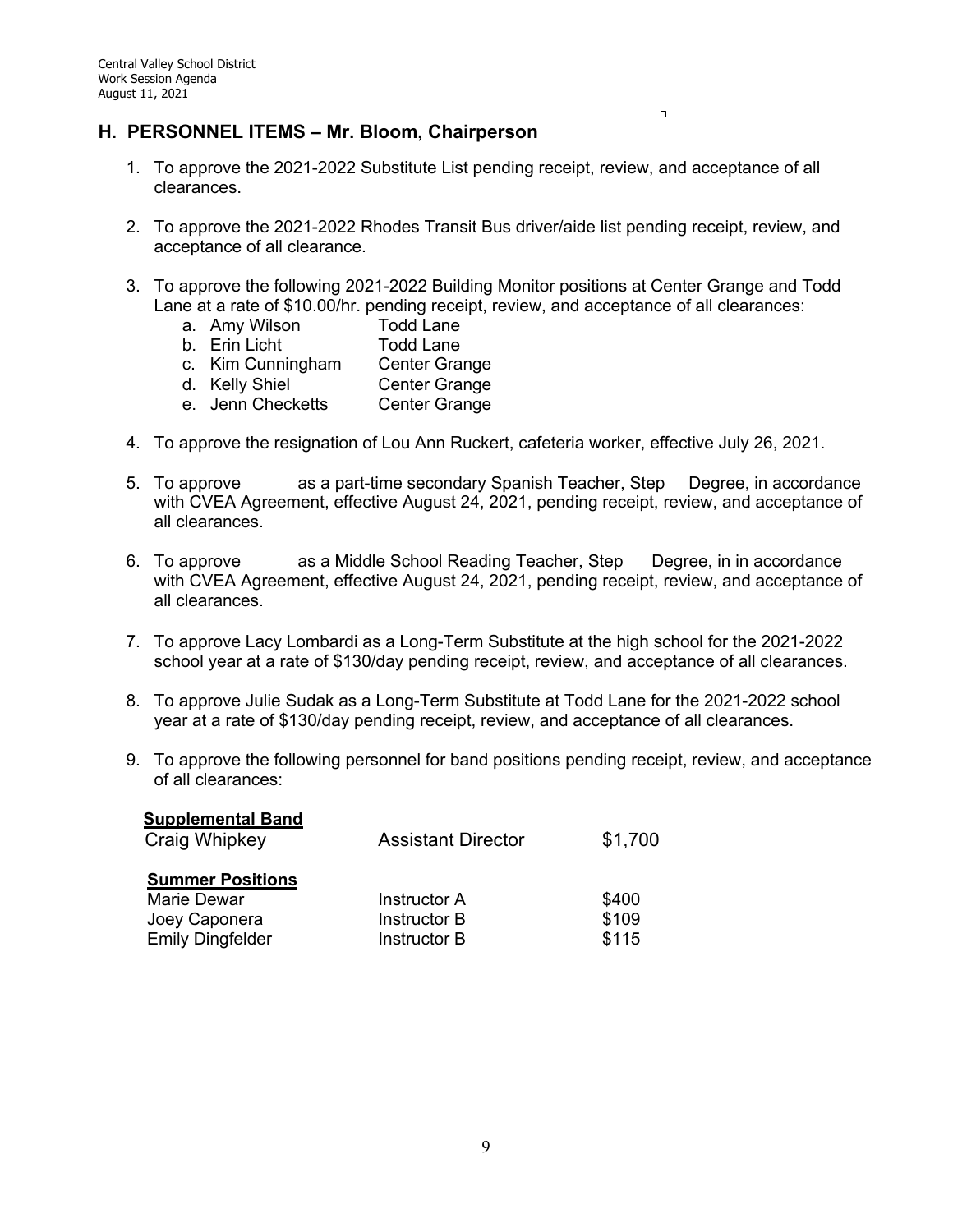- 10. To approve the following 2021-2022 Mentors, each with a stipend of \$300.00:
	- Amanda Poleti Chelsea Costello Elisa McAlister Charles Hufnagle Wendy Lewis Jennifer Jones Shannon Istik Stephanie Kelly Randi Gibson Brian Emler Susanne Morris Lynn Phillips
- 11. To approve the resignation of Emily Moore, paraprofessional, effective August 4, 2021.
- 12. To approve the resignation of Stacy McCowin, paraprofessional, effective August 3, 2021.

### **Action required on items 1-12:**

Motion by Second by Motion